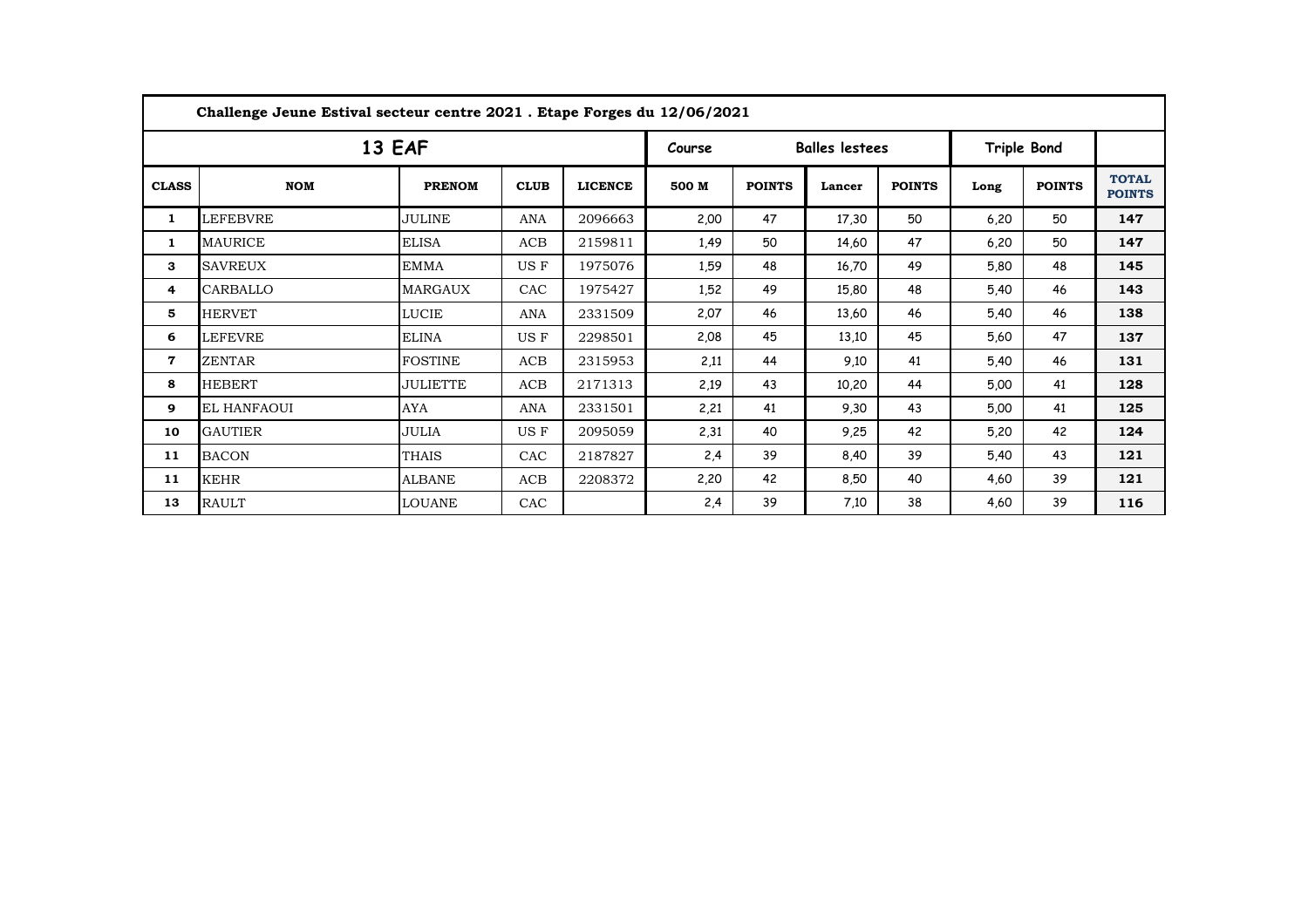| <b>14 POF</b> |                     |                 |             |                |                  | Course        |        | Poids         |          | Longueur      |                               |
|---------------|---------------------|-----------------|-------------|----------------|------------------|---------------|--------|---------------|----------|---------------|-------------------------------|
| <b>CLASS</b>  | <b>NOM</b>          | <b>PRENOM</b>   | <b>CLUB</b> | <b>LICENCE</b> | $1000 \text{ m}$ | <b>POINTS</b> | Lancer | <b>POINTS</b> | Longueur | <b>POINTS</b> | <b>TOTAL</b><br><b>POINTS</b> |
| 1             | <b>BORDEZ</b>       | LOUISE          | US F        | 1922614        | 3,55             | 50            | 4,95   | 43            | 3,25     | 50            | 143                           |
| 1             | <b>HESNARD</b>      | <b>ROMY</b>     | CAC         | 2135119        | 4,22             | 45            | 6,50   | 49            | 3,00     | 49            | 143                           |
| 1             | LEDOUX-LOAR         | <b>LOUANE</b>   | ACB         | 1977120        | 3,56             | 49            | 5,65   | 46            | 2,95     | 48            | 143                           |
| 4             | GRIGNON             | SALOME          | US F        | 2098332        | 4,04             | 48            | 5,75   | 47            | 2,80     | 47            | 142                           |
| 5             | LECOSSAIS           | <b>FLAVIE</b>   | ANA         | 1762644        | 4,41             | 44            | 6,80   | 50            | 2,30     | 42            | 136                           |
| 6             | MARGOLLE            | LILI            | ANA         | 2110187        | 4,48             | 41            | 5,30   | 45            | 2,60     | 44            | 130                           |
| 6             | LECOUREUX           | <b>MARGAUX</b>  | CAC         | 2210326        | 4,08             | 47            | 4,90   | 42            | 2,25     | 41            | 130                           |
| 8             | LADRIERE            | ELISE           | US F        | 2289132        | 4,14             | 46            | 3,85   | 39            | 2,45     | 43            | 128                           |
| 9             | <b>CAILLOT</b>      | LOUISE          | US F        | 2233798        | 4,46             | 42            | 4,55   | 41            | 2,20     | 40            | 123                           |
| 9             | <b>MALBET</b>       | <b>GARANCE</b>  | US F        | 1985059        | 5                | 40            | 5,10   | 44            | 2,05     | 39            | 123                           |
| 11            | <b>BERNARD</b>      | <b>LOUISON</b>  | CAC         | 2308990        | 5,28             | 38            | 3,70   | 38            | 2,75     | 46            | 122                           |
| 12            | <b>GOUTEL PITON</b> | LEA             | CAC         | 2327183        | 5,05             | 39            | 4,10   | 40            | 2,00     | 38            | 117                           |
| 12            | AVICE               | MELIA           | ACB         | 1836922        | 4,43             | 43            | 3,30   | 37            | 1,85     | 37            | 117                           |
| 14            | <b>BUQUET</b>       | <b>CAROLINE</b> | CAC         | 2222143        | 0,00             | $\mathbf{1}$  | 5,85   | 48            | 2,75     | 46            | 95                            |

**Challenge Jeune Estival secteur centre 2021 . Etape Forges du 12/06/2021**

 $\mathcal{L}$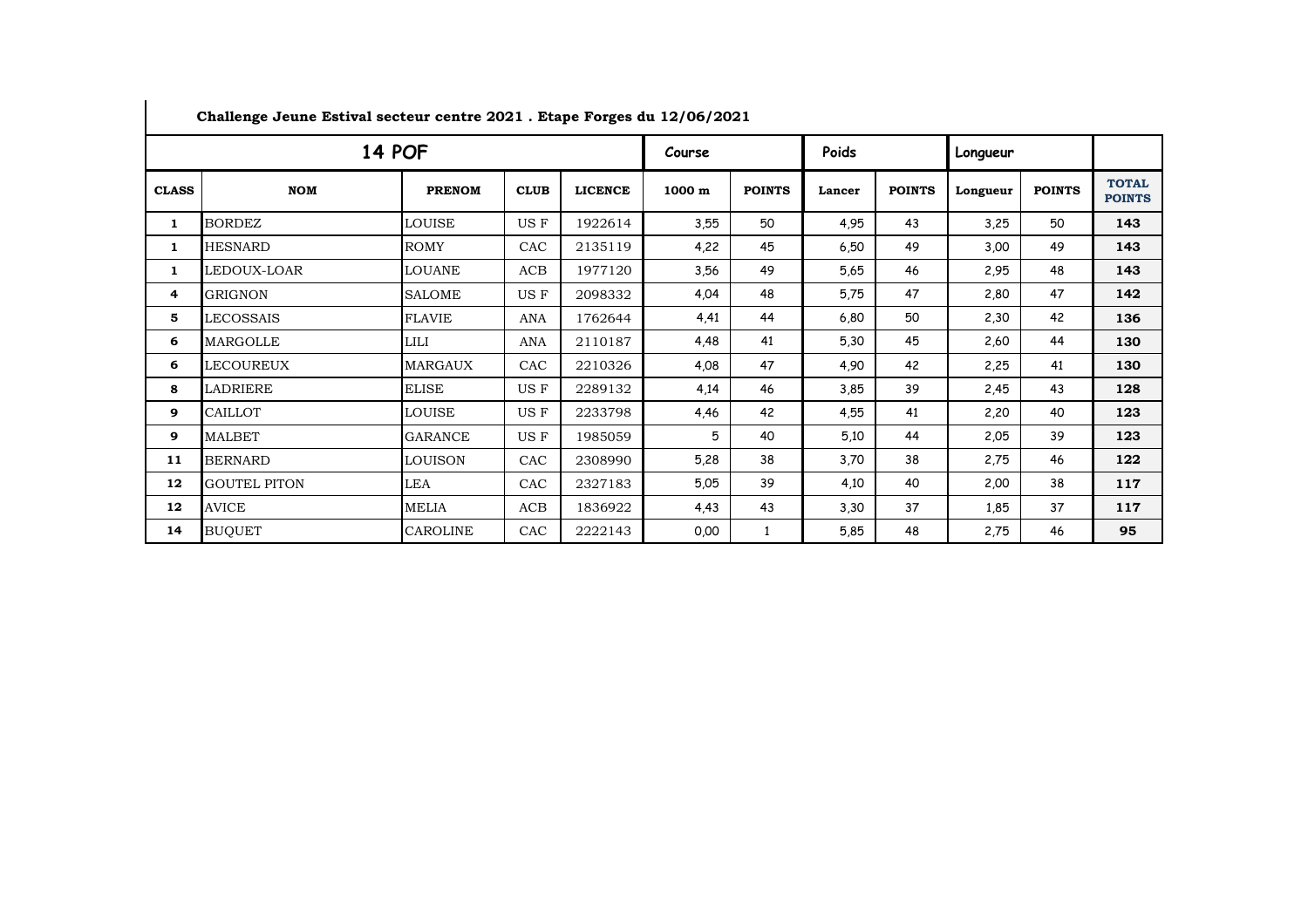| <b>22 EAG</b>  |                   |                  |             |                |       | Course        |          | Lancer        |      | Triple Bond   |                               |
|----------------|-------------------|------------------|-------------|----------------|-------|---------------|----------|---------------|------|---------------|-------------------------------|
| <b>CLASS</b>   | <b>NOM</b>        | <b>PRENOM</b>    | <b>CLUB</b> | <b>LICENCE</b> | 500 M | <b>POINTS</b> | Lancer 1 | <b>POINTS</b> | Long | <b>POINTS</b> | <b>TOTAL</b><br><b>POINTS</b> |
| $\mathbf{1}$   | DO PEDRO          | <b>ARTHUR</b>    | <b>ACB</b>  | 1880551        | 1,39  | 50            | 26.5     | 50            | 6,60 | 49            | 149                           |
| $\mathbf{2}$   | <b>DENIS</b>      | <b>SHAWN</b>     | US F        | 2210296        | 1,44  | 48            | 21,55    | 48            | 6,80 | 50            | 146                           |
| 3              | <b>SEIFER</b>     | <b>CHARLIE</b>   | US F        | 1982422        | 1,40  | 49            | 19       | 45            | 6,60 | 48            | 142                           |
| 4              | ROBERT PAVILLET   | <b>AMALRIK</b>   | US F        | 2095069        | 1,47  | 46            | 18,4     | 43            | 6,20 | 46            | 135                           |
| 4              | <b>VERNIER</b>    | <b>THEOPHILE</b> | US F        | 2280803        | 1,54  | 43            | 20.3     | 47            | 6,00 | 45            | 135                           |
| 6              | <b>VANHEULE</b>   | <b>LUBIN</b>     | US F        | 2163167        | 1,53  | 45            | 18,15    | 42            | 6,40 | 47            | 134                           |
| $\overline{7}$ | <b>DENIS</b>      | <b>JOSH</b>      | US F        | 2210303        | 1,59  | 42            | 20,3     | 47            | 5,50 | 40            | 129                           |
| 8              | <b>MALBET</b>     | <b>ANGUERAND</b> | US F        | 2300624        | 2,03  | 37            | 23,7     | 49            | 5,70 | 42            | 128                           |
| 9              | <b>BOURGEOIS</b>  | <b>GARIS</b>     | <b>ANA</b>  | 2327548        | 1,46  | 47            | 7,7      | 29            | 5,80 | 44            | 120                           |
| 10             | <b>PROUST</b>     | <b>ARTHUR</b>    | CAC         | 2197683        | 2,07  | 35            | 14,5     | 35            | 5,80 | 44            | 114                           |
| 10             | <b>LEFEBVRE</b>   | <b>ETHAN</b>     | <b>ANA</b>  | 2107094        | 2,02  | 39            | 14       | 34            | 5,60 | 41            | 114                           |
| 12             | <b>BLONDEL</b>    | <b>JOHAN</b>     | CAC         | 2232197        | 1,54  | 44            | 10,32    | 32            | 5,00 | 37            | 113                           |
| 13             | <b>SAVREUX</b>    | <b>BENJAMIN</b>  | US F        | 2175210        | 2,04  | 36            | 16.3     | 38            | 5.10 | 38            | 112                           |
| 13             | <b>DEBEAUVAIS</b> | <b>AUGUSTIN</b>  | <b>ANA</b>  | 2327270        | 2,02  | 39            | 14,85    | 36            | 5,00 | 37            | 112                           |
| 13             | <b>HALLATE</b>    | <b>AUGUSTIN</b>  | ACB         | 2291728        | 2,08  | 33            | 18,9     | 44            | 4,90 | 35            | 112                           |
| 13             | <b>PREVOST</b>    | <b>GABIN</b>     | <b>ANA</b>  | 2327552        | 2,00  | 41            | 16.5     | 39            | 4,40 | 32            | 112                           |
| 17             | <b>OLLIVIER</b>   | <b>GASPARD</b>   | US F        | 2321284        | 2,01  | 40            | 17,45    | 41            | 3,50 | 29            | 110                           |
| 18             | <b>GRIBAULT</b>   | <b>ETHAN</b>     | <b>ACB</b>  | 2302714        | 2,08  | 33            | 15,4     | 37            | 5,20 | 39            | 109                           |
| 19             | <b>CANAC</b>      | <b>TIMOTHEE</b>  | <b>ANA</b>  | 2107084        | 2,16  | 30            | 17,4     | 40            | 4,80 | 33            | 103                           |
| 20             | <b>MAILLARD</b>   | <b>GABIN</b>     | CAC         | 2272640        | 2,11  | 31            | 10,3     | 31            | 4,90 | 35            | 97                            |
| 21             | <b>GUILLOTTE</b>  | <b>TIMEO</b>     | <b>ANA</b>  | 2331517        | 2,16  | 30            | 13,85    | 33            | 4,40 | 32            | 95                            |
| 22             | <b>DOSSIER</b>    | <b>MATHIS</b>    | <b>ANA</b>  | 2327268        | 2,10  | 32            | 8,95     | 30            | 4,20 | 30            | 92                            |

**Challenge Jeune Estival secteur centre 2021 . Etape Forges du 12/06/2021**

 $\blacksquare$